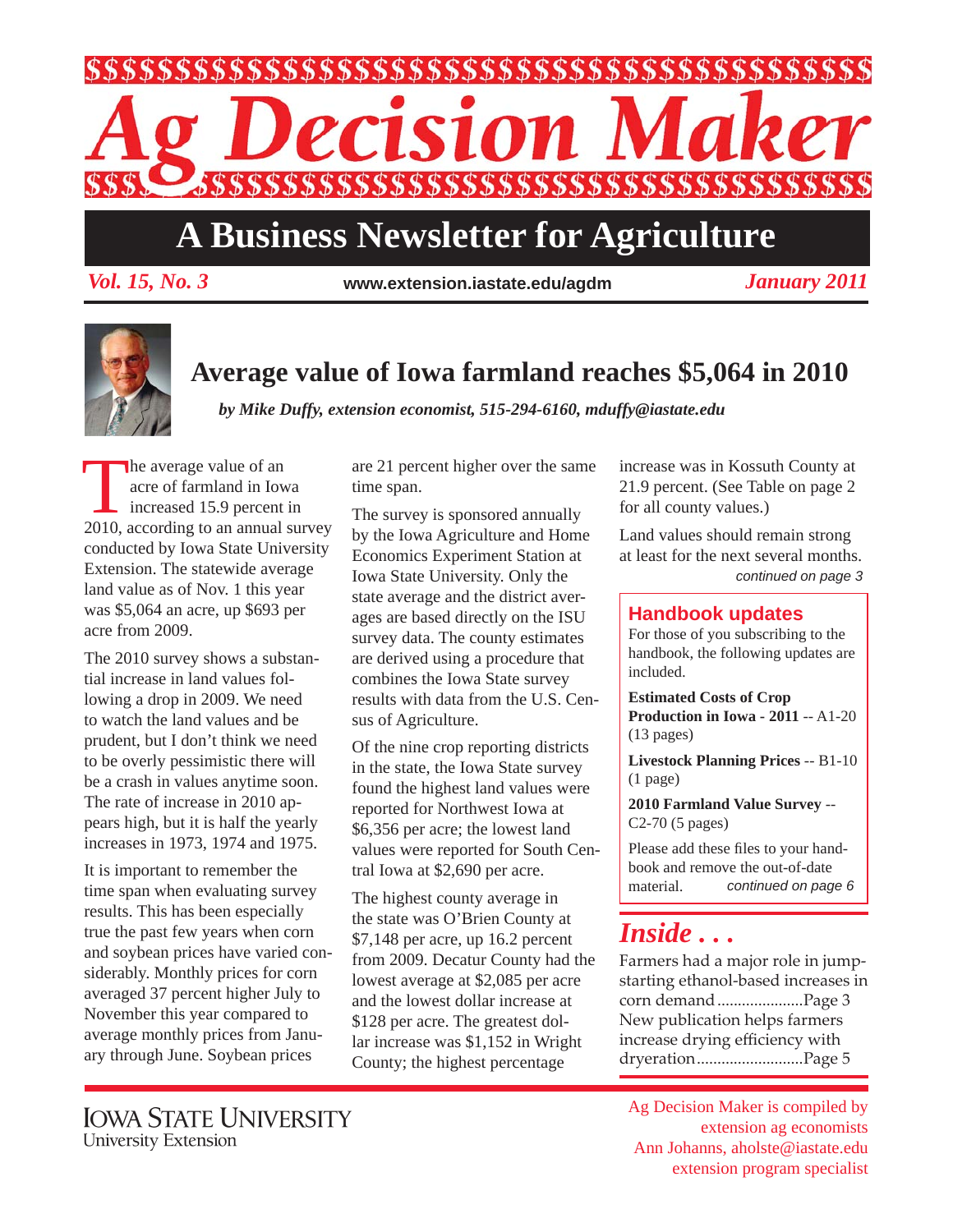# 

#### **Comparative Iowa Land Values 2009 - 2010**

|                                    |                    |                    |                           |                  | <b>By County:</b>          | 2010<br>2009<br>2009-2010 |                    |                            |                  |
|------------------------------------|--------------------|--------------------|---------------------------|------------------|----------------------------|---------------------------|--------------------|----------------------------|------------------|
| <b>By Crop Reporting District:</b> |                    |                    |                           |                  | <b>County Name \$/acre</b> |                           |                    | \$/acre \$ Change % Change |                  |
|                                    |                    | 2009-2010          |                           |                  | Hancock                    | \$5,810                   | \$4,826            | \$984                      | 20.40%           |
|                                    |                    |                    |                           |                  | Hardin                     | \$5,987                   | \$4,970            | \$1,017                    | 20.46%           |
|                                    | 2010               | 2009               | Change                    |                  | Harrison                   | \$5,151                   | \$4,326            | \$825                      | 19.06%           |
| <b>District</b>                    | <b>S/acre</b>      | <b>\$/acre</b>     | $\mathbf{\underline{\$}}$ | <u>%</u>         | Henry                      | \$4,484                   | \$3,904            | \$580                      | 14.85%           |
| Northwest                          | \$6,356            | \$5,364            | \$991                     | 18.5%            | Howard<br>Humboldt         | \$4,364<br>\$6,379        | \$3,822<br>\$5,257 | \$541<br>\$1,121           | 14.16%<br>21.33% |
| North Central                      | \$5,746            | \$4,827            | \$919                     | 19.0%            | Ida                        | \$5,847                   | \$4,961            | \$885                      | 17.85%           |
| Northeast                          | \$5,022            | \$4,464            | \$558                     | 12.5%            | lowa                       | \$4,965                   | \$4,183            | \$781                      | 18.67%           |
| <b>West Central</b>                | \$5,466            | \$4,652            | \$814                     | 17.5%            | Jackson                    | \$4,183                   | \$3,886            | \$296                      | 7.63%            |
| Central                            | \$5,901            | \$5,026            | \$874                     | 17.4%            | Jasper                     | \$5,102                   | \$4,343            | \$760                      | 17.49%           |
| East Central                       | \$5,447            | \$4,796            | \$651                     | 13.6%            | Jefferson                  | \$3,562                   | \$3,100            | \$462                      | 14.91%           |
| Southwest                          | \$4,325            | \$3,559            | \$766                     | 21.5%            | Johnson                    | \$5,750                   | \$5,052            | \$698                      | 13.82%           |
| South Central                      | \$2,690            | \$2,537            | \$153                     | 6.0%             | Jones                      | \$4,584                   | \$4,301            | \$282                      | 6.56%            |
| Southeast                          | \$4,296            | \$3,832            | \$464                     | 12.1%            | Keokuk                     | \$4,300                   | \$3,643            | \$657                      | 18.03%           |
| <b>State Average</b>               | \$5,064            | \$4,371            | \$693                     | 15.9%            | Kossuth                    | \$6,194                   | \$5,080            | \$1,113                    | 21.91%           |
|                                    |                    |                    |                           |                  | Lee                        | \$4,243                   | \$3,825            | \$418                      | 10.94%           |
|                                    |                    |                    |                           |                  | Linn                       | \$5,676                   | \$5,201            | \$475                      | 9.13%            |
| <b>By County:</b>                  | 2010               | 2009               | 2009-2010                 |                  | Louisa                     | \$5,019                   | \$4,422            | \$597                      | 13.49%           |
| <b>County Name \$/acre</b>         |                    | \$/acre            | \$ Change % Change        |                  | Lucas                      | \$2,305                   | \$2,163            | \$142                      | 6.56%            |
| Adair                              | \$3,923            | \$3,321            | \$602                     | 18.14%           | Lyon                       | \$6,277                   | \$5,404            | \$873                      | 16.16%           |
| Adams                              | \$3,187            | \$2,764            | \$423                     | 15.30%           | Madison                    | \$4,359                   | \$3,721            | \$638                      | 17.14%           |
| Allamakee                          | \$3,376            | \$3,096            | \$280                     | 9.04%            | Mahaska                    | \$4,446                   | \$3,867            | \$579                      | 14.98%           |
| Appanoose                          | \$2,196            | \$2,061            | \$135                     | 6.56%            | Marion                     | \$4,175<br>\$5,478        | \$3,765            | \$410                      | 10.88%           |
| Audubon                            | \$5,372            | \$4,537            | \$835                     | 18.40%           | Marshall<br>Mills          | \$5,121                   | \$4,598<br>\$4,288 | \$880<br>\$833             | 19.14%<br>19.43% |
| <b>Benton</b>                      | \$5,827            | \$4,973            | \$854                     | 17.18%           | Mitchell                   | \$5,392                   | \$4,618            | \$774                      | 16.75%           |
| <b>Black Hawk</b>                  | \$6,394            | \$5,434            | \$960                     | 17.67%           | Monona                     | \$4,676                   | \$3,934            | \$741                      | 18.84%           |
| <b>Boone</b>                       | \$6,225<br>\$5,762 | \$5,204<br>\$5,032 | \$1,022<br>\$730          | 19.63%<br>14.51% | Monroe                     | \$3,055                   | \$2,731            | \$325                      | 11.88%           |
| <b>Bremer</b><br><b>Buchanan</b>   | \$5,642            | \$4,924            | \$718                     | 14.59%           | Montgomery                 | \$4,151                   | \$3,476            | \$675                      | 19.43%           |
| <b>Buena Vista</b>                 | \$6,535            | \$5,538            | \$997                     | 18.01%           | <b>Muscatine</b>           | \$5,114                   | \$4,673            | \$441                      | 9.44%            |
| <b>Butler</b>                      | \$5,657            | \$4,785            | \$872                     | 18.22%           | O'Brien                    | \$7,148                   | \$6,153            | \$994                      | 16.16%           |
| Calhoun                            | \$6,536            | \$5,481            | \$1,055                   | 19.25%           | Osceola                    | \$6,350                   | \$5,467            | \$883                      | 16.16%           |
| Carroll                            | \$5,949            | \$5,081            | \$868                     | 17.08%           | Page                       | \$3,816                   | \$3,195            | \$621                      | 19.43%           |
| Cass                               | \$4,831            | \$4,053            | \$779                     | 19.21%           | Palo Alto                  | \$5,954                   | \$4,958            | \$996                      | 20.10%           |
| Cedar                              | \$5,362            | \$4,922            | \$440                     | 8.94%            | Plymouth                   | \$6,462                   | \$5,483            | \$980                      | 17.87%           |
| Cerro Gordo                        | \$5,704            | \$4,811            | \$893                     | 18.57%           | Pocahontas                 | \$6,345                   | \$5,255            | \$1,090                    | 20.75%           |
| Cherokee                           | \$6,061            | \$5,181            | \$881                     | 17.00%           | Polk                       | \$5,554                   | \$4,718            | \$836                      | 17.73%           |
| Chickasaw                          | \$4,850            | \$4,245            | \$605                     | 14.26%           | Pottawattamie              | \$5,553                   | \$4,656            | \$896                      | 19.25%           |
| Clarke                             | \$2,429            | \$2,258            | \$172                     | 7.61%            | Poweshiek                  | \$4,979                   | \$4,197            | \$782                      | 18.63%           |
| Clay                               | \$6,083            | \$5,153            | \$930                     | 18.05%           | Ringgold                   | \$2,609                   | \$2,339            | \$270                      | 11.55%           |
| Clayton                            | \$4,464            | \$4,093            | \$370                     | 9.04%            | Sac<br>Scott               | \$6,328<br>\$6,699        | \$5,405<br>\$6,361 | \$923<br>\$338             | 17.08%<br>5.31%  |
| Clinton                            | \$4,473            | \$4,205            | \$268                     | 6.38%            | Shelby                     | \$5,506                   | \$4,625            | \$881                      | 19.04%           |
| Crawford                           | \$5,427            | \$4,608            | \$820                     | 17.79%           | Sioux                      | \$7,048                   | \$6,028            | \$1,021                    | 16.93%           |
| Dallas<br>Davis                    | \$5,806<br>\$3,002 | \$4,859<br>\$2,691 | \$947<br>\$311            | 19.50%<br>11.57% | Story                      | \$6,434                   | \$5,379            | \$1,055                    | 19.61%           |
| Decatur                            | \$2,085            | \$1,957            | \$128                     | 6.56%            | Tama                       | \$5,502                   | \$4,625            | \$876                      | 18.95%           |
| Delaware                           | \$5,517            | \$5,029            | \$488                     | 9.71%            | Taylor                     | \$2,929                   | \$2,530            | \$399                      | 15.79%           |
| Des Moines                         | \$4,845            | \$4,220            | \$625                     | 14.82%           | Union                      | \$3,147                   | \$2,826            | \$321                      | 11.35%           |
| Dickinson                          | \$5,655            | \$4,868            | \$787                     | 16.16%           | Van Buren                  | \$3,196                   | \$2,872            | \$324                      | 11.29%           |
| Dubuque                            | \$5,091            | \$4,683            | \$408                     | 8.71%            | Wapello                    | \$3,569                   | \$3,096            | \$473                      | 15.27%           |
| Emmet                              | \$5,960            | \$5,045            | \$915                     | 18.13%           | Warren                     | \$4,318                   | \$3,873            | \$445                      | 11.48%           |
| Fayette                            | \$5,118            | \$4,576            | \$541                     | 11.83%           | Washington                 | \$5,588                   | \$4,734            | \$853                      | 18.03%           |
| Floyd                              | \$5,439            | \$4,659            | \$780                     | 16.75%           | Wayne                      | \$2,210                   | \$2,074            | \$136                      | 6.56%            |
| Franklin                           | \$5,778            | \$4,786            | \$992                     | 20.73%           | Webster                    | \$6,438                   | \$5,344            | \$1,094                    | 20.47%           |
| Fremont                            | \$4,586            | \$3,840            | \$746                     | 19.43%           | Winnebago                  | \$5,443                   | \$4,522            | \$922                      | 20.38%           |
| Greene                             | \$5,701            | \$4,797            | \$904                     | 18.84%           | Winneshiek                 | \$4,350                   | \$3,896            | \$454                      | 11.66%           |
| Grundy                             | \$6,452            | \$5,434            | \$1,019                   | 18.75%           | Woodbury                   | \$4,754                   | \$4,002            | \$752                      | 18.78%           |
| Guthrie                            | \$4,933            | \$4,146            | \$787                     | 18.99%           | Worth                      | \$5,376                   | \$4,534            | \$842                      | 18.56%           |
| Hamilton                           | \$6,634            | \$5,507            | \$1,127                   | 20.47%           | Wright                     | \$6,553                   | \$5,401            | \$1,152                    | 21.33%           |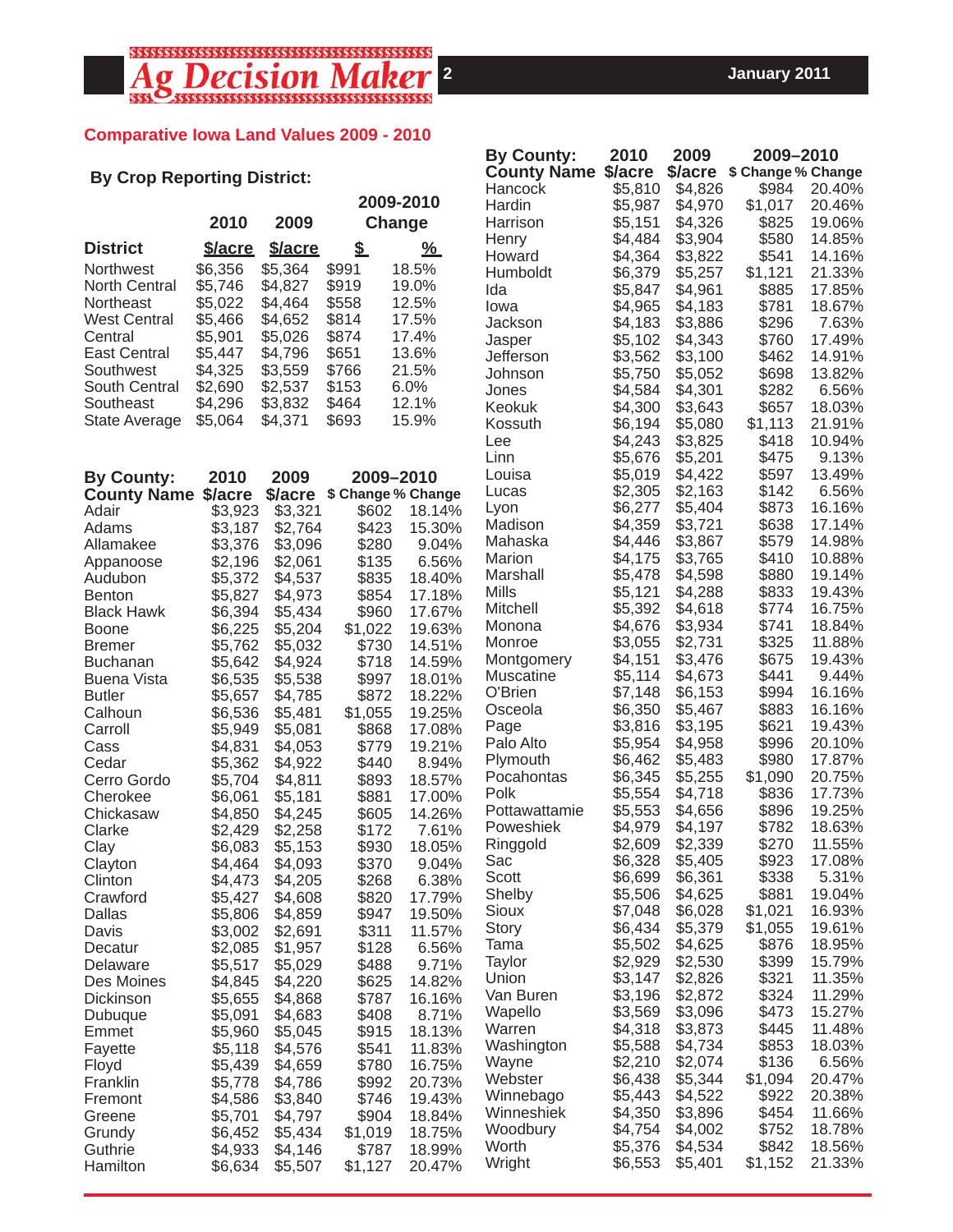# $\sim$  ,  $\sim$  ,  $\sim$  ,  $\sim$  ,  $\sim$  ,  $\sim$  ,  $\sim$  ,  $\sim$  ,  $\sim$  ,  $\sim$  ,  $\sim$  ,  $\sim$  ,  $\sim$  ,  $\sim$  ,  $\sim$  ,  $\sim$  ,  $\sim$  ,  $\sim$  ,  $\sim$  ,  $\sim$  ,  $\sim$  ,  $\sim$  ,  $\sim$  ,  $\sim$  ,  $\sim$  ,  $\sim$  ,  $\sim$  ,  $\sim$  ,  $\sim$  ,  $\sim$  ,  $\sim$  ,  $\sim$

*Average value of Iowa farmland reaches \$5,064 in 2010, continued from page 1*

Beyond that there is a fair degree of uncertainty with respect to whether land values can maintain their current levels.

The volatility in corn and soybean prices and production costs lead to tremendous uncertainty and volatility in the land market, as historically reflected in the Iowa State survey. Land values were up 22 percent in 2007, down 2.2 percent in 2009 and up 15.9 percent in 2010. Since 2004, Iowa land values are up 93 percent.

In addition to the volatility in prices and costs, there has been a substantial shift in the fundamental supply and demand situation for farmland. Over 60 percent of the 2009 respondents indicated there were fewer sales in 2009 compared to 2008. This was the largest drop in sales reported in the Iowa State survey. In 2010, almost three-fourths of the respondents said sales were either the same or less than 2009. This shows the slump in sales is either continuing, or in some cases worsening, throughout the state.

Data on farmland values have been collected by Iowa State University annually since 1941. About 1,100 copies of the survey are mailed each year to licensed real estate brokers, ag lenders and others knowledgeable of Iowa land values. Respondents are asked to report values as of Nov. 1. This year 479 usable surveys provided 627 individual county estimates.

Additional information on the 2010 survey is available in AgDM File C2-70; an archived version of Duffy's news conference announcing the results are available online at www.extension.iastate.edu/landvalue/.

2010 Land Value Survey Tables - Tables indicate 2010 values by crop reporting district and county, 2009 values, dollar change from 2009 to 2010 and percentage change from 2009 to 2010.

*Note to media editors:* Data from the 2010 survey, including printable charts and maps, and an archive of the Dec. 15 news conference are available online at www.extension.iastate.edu/landvalue/.

# **Farmers had a major role in jump-starting ethanol-based increases in corn demand**

*Daryll E. Ray, Blasingame Chair, Excellence in Agricultural Policy, Institute of Agriculture, University of Tennessee, and Director, UT Agricultural Policy Analysis Center; 865-974-7407; dray@utk.edu; http://www.agpolicy.org*

In their IFPRI Research Monograph, "Reflections of the Global Food Crisis: How did it happen? How has it hurt? and How can we prevent the next one?, Derek Headey and Shenggen Fan examine the various In their IFPRI Research Monograph, "Reflections on the Global Food Crisis: How did it happen? How has it hurt? and How can we prevent the next one?," potential causes of the 2006-2008 run-up in the price of agricultural commodities. They assert that, as a result of the decline in real food prices between the peak of the 1970s crisis and 2005, "rich and poor governments alike…saw little need to invest in agricultural production, and reliance on food imports appeared to be a relatively safe and efficient means of achieving national food security."

Then came the surge in the price of agricultural commodities beginning in the fall of 2006 and the continued high prices since then. As a result, Headey and Fan write, "needless to say, the stability and effectiveness of the world's food system are no longer taken for granted." In their monograph they assess "existing explanations of the crisis" in order to identify the most important, with an eye toward proposing solutions that would, in their view, prevent a repeat of the crisis in the future.

While Headey and Fan are willing to accept the idea that falling real prices resulted in declining investment in agricultural production, they do not find that these shrinking real prices caused the crisis as the result of "productivity decline and falling research and development" in the agricultural sector. We agree with much of their analysis but would point out that they ignore two important areas of investment in grain and oilseed markets.

First, though governments may have reduced the relative size of their investment in agricultural research, private investment in farm chemicals and genomics has been booming. As a result, yield levels in major exporting countries have continued to trend upward at relatively the same average annual rates for periods that cover recent decades as the yield growth rates in the 1960s and 1970s.

While it is true that agricultural yields and output faltered in many developing countries because the World Bank and International Monetary Fund ill-advisedly shutdown public extension, credit and marketing